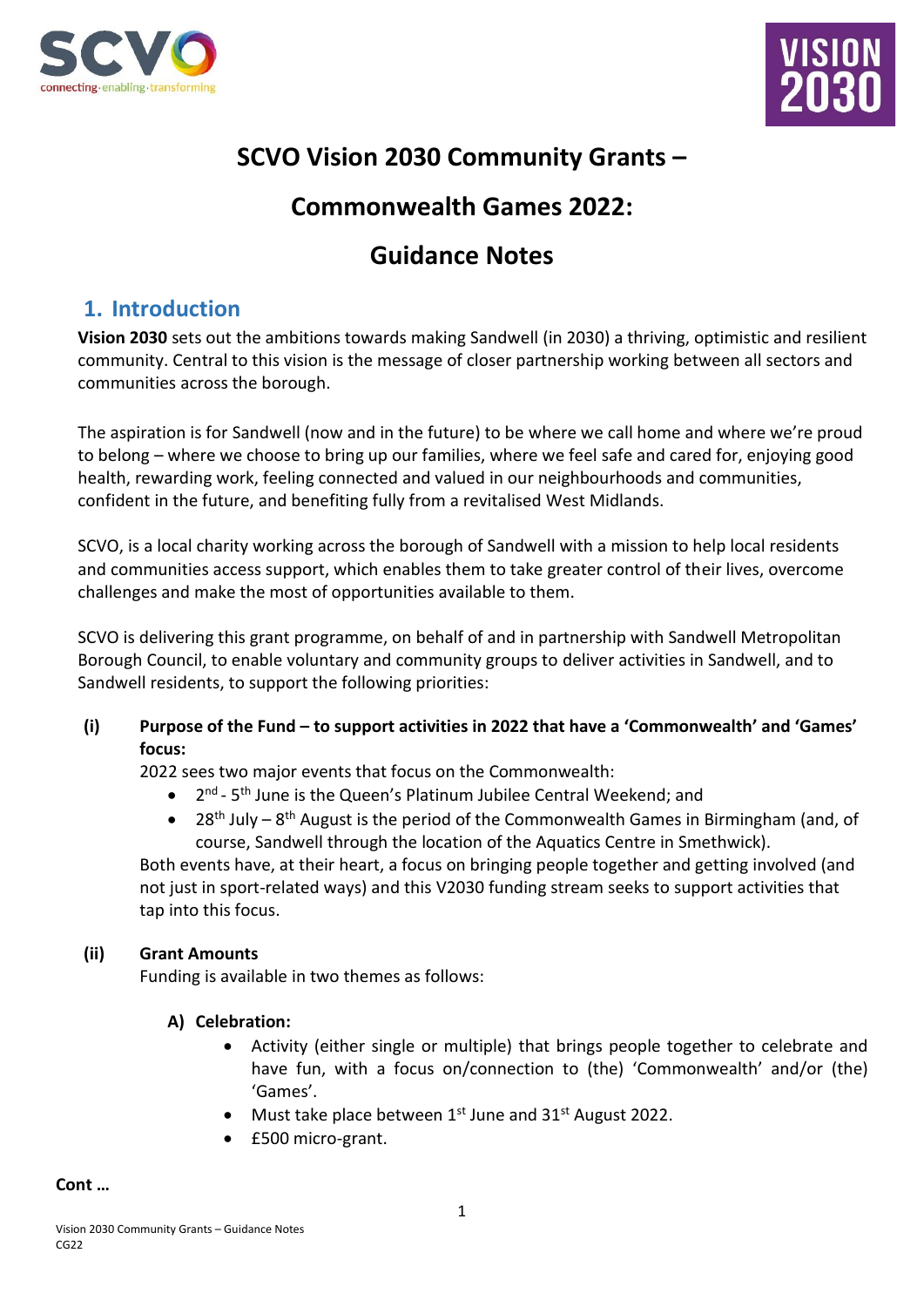- B) **Getting Involved:** 
	- Activity that encourages people to become involved in their local community, particularly those who haven't been involved before. (Being **creative** in terms of what's being proposed and how it genuinely involves local people in project design and delivery).
	- Not specifically about Games-related activities.
	- Contains an element of **legacy** what will be the lasting elements that continue once the project delivery has ended? (see Q2, page 4)
	- Anticipated length of delivery is between 6 and 12 months, but MUST include the period of the Games themselves (28<sup>th</sup> July – 8<sup>th</sup> August 2022).
	- Grants of **up to** £3,000 available.

**PLEASE NOTE –** you may only apply for **ONE** grant in this round i.e. theme A or B. You may make another application in any subsequent round, but you will need to have completed your previous delivery and provided written feedback as requested – multiple grant awards can only be delivered consecutively, NOT concurrently.

#### **(iii) Grant Eligibility**

Eligibility for funding is limited to voluntary, community and not-for-profit/charitable organisations that fit within the definition of the Voluntary and Community Sector (VCS) as detailed in **Appendix 1**.

*If you are in any doubt as to your eligibility, please telephone/email (see below) to seek clarification.*

# <span id="page-1-0"></span>**2. Notes on Completing your Application**

### **(i). General Advice**

### *For this element of the Vision 2030 Grant programme, we are offering prospective applicants the opportunity to make video submissions (as opposed to completing a written application form).*

#### *There are TWO different application forms (depending on your chosen application theme) – please be sure to request the correct one.*

- Please read through the relevant application form and these guidance notes **BEFORE** you begin so that you answer the questions as fully as possible.
- **For WRITTEN APPLICATIONS:**
	- **EXPLEASE do not exceed the word count** on the questions, as we would like applications to be as focused as possible. There is no **minimum** word count, but the more relevant information you can provide to the panel the better they will understand your organisation and proposal.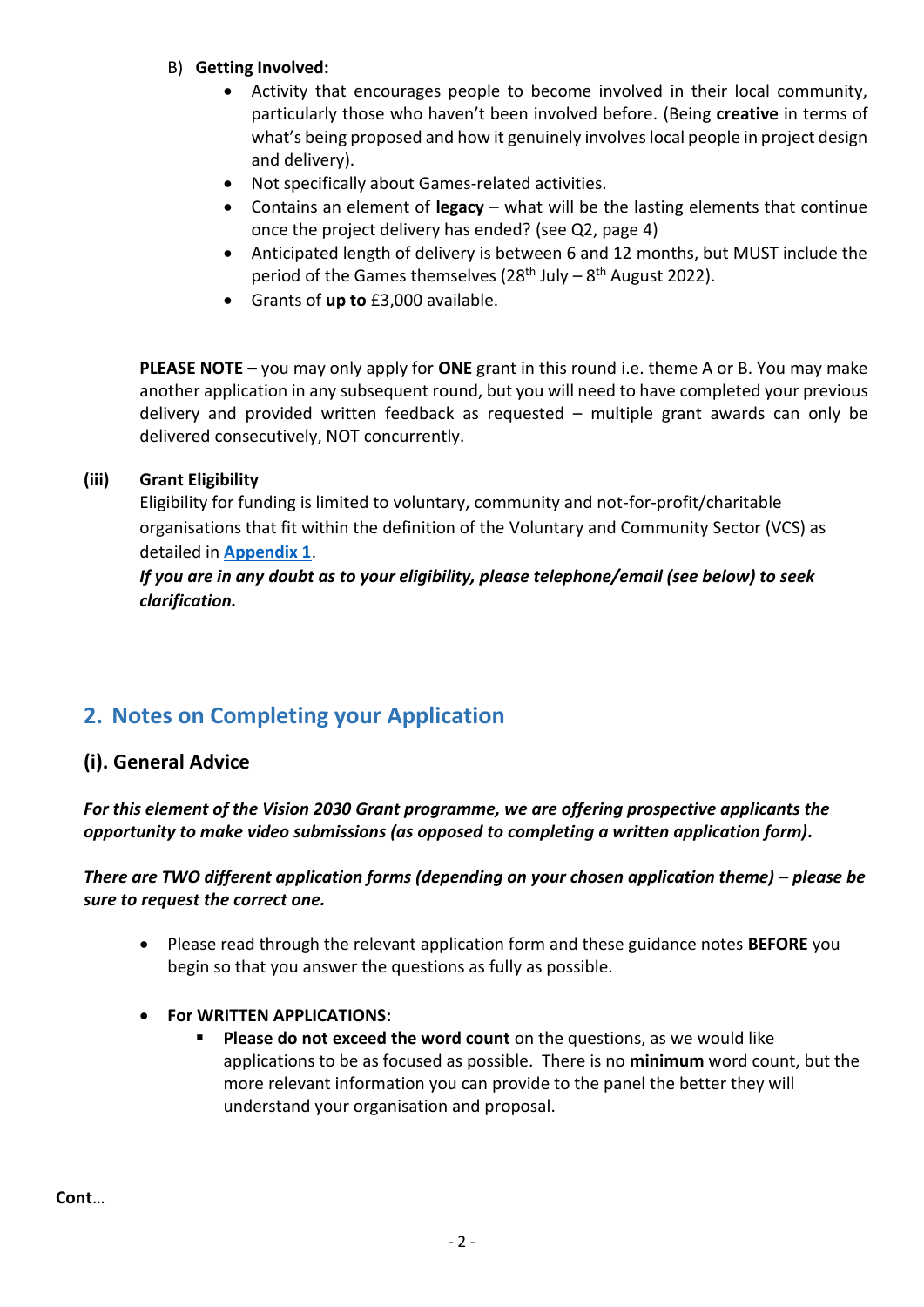#### • **For VIDEO APPLICATIONS:**

- **Please limit your video to a MAXIMUM of THREE minutes in length.** We recognise that it may not be appropriate to film beneficiaries but, where appropriate, you should gain the relevant consent; particular consideration should be applied if your beneficiaries are children or vulnerable people. (Please let us know if you would welcome support/guidance on this matter)
- Do not assume that the Grant Panel knows your organisation, even if your organisation has received funding from SCVO or Sandwell Council in the past.
- Please complete **ALL** questions and sections within the application form / ensure that your video responds to **ALL** the questions on the application form.
- **Financial Information Required**: please provide a copy of the most recent financial information for your organisation (and **not** simply a bank statement) – this should include items such as your income and expenditure for a 12-month period (as a minimum), but may also include a balance sheet (showing the assets of the group/organisation). **This is still required with video submissions.**

## **(ii). £500 Micro Grants**

#### **Q1. Describe your proposed engagement activity**

- Each engagement activity must have a connection with promoting the celebration of 'Commonwealth' and/or 'Games'. You might, for example, be delivering an activity that is related to the Queen's Diamond Jubilee or an event that celebrates the multiple cultures that will be in evidence during the Commonwealth Games e.g. a 'taster session' of something that people may have not previously experienced, but that doesn't necessarily have to be the case in all instances.
- Please also tell us how you have decided to deliver this particular event/activity. What conversations have you had (and with whom) that tells you this is what is wanted/needed?

#### **Q2. How many people do you think will be engaged in your proposed activity?**

- Audience engagement/participation is not restricted to any particular group but you need to detail the split between children/young people and adults if it is a mixed (or family-type) activity.
- We're also looking for a minimum of 25 people (in total) to be engaged per activity.

#### **Q3. How will you promote your engagement activity in order to ensure its success?**

- Tell us how you will go about promoting your activity  $-$  for example, who will you speak to, how will you advertise it (e.g. leaflets/flyers, word of mouth, social media etc.)?
- The method(s) of promotion should be relevant to the types of participants being sought.

#### **Q4. How confident are you of attracting the number of people in Q2 above?**

• We're looking for you to tell us the sort of (similar) things that you've done in the past that have worked and how that makes you confident of 'success' for this proposal – you can give us some examples of what you've done and the outputs/outcomes that were achieved.

**Cont**…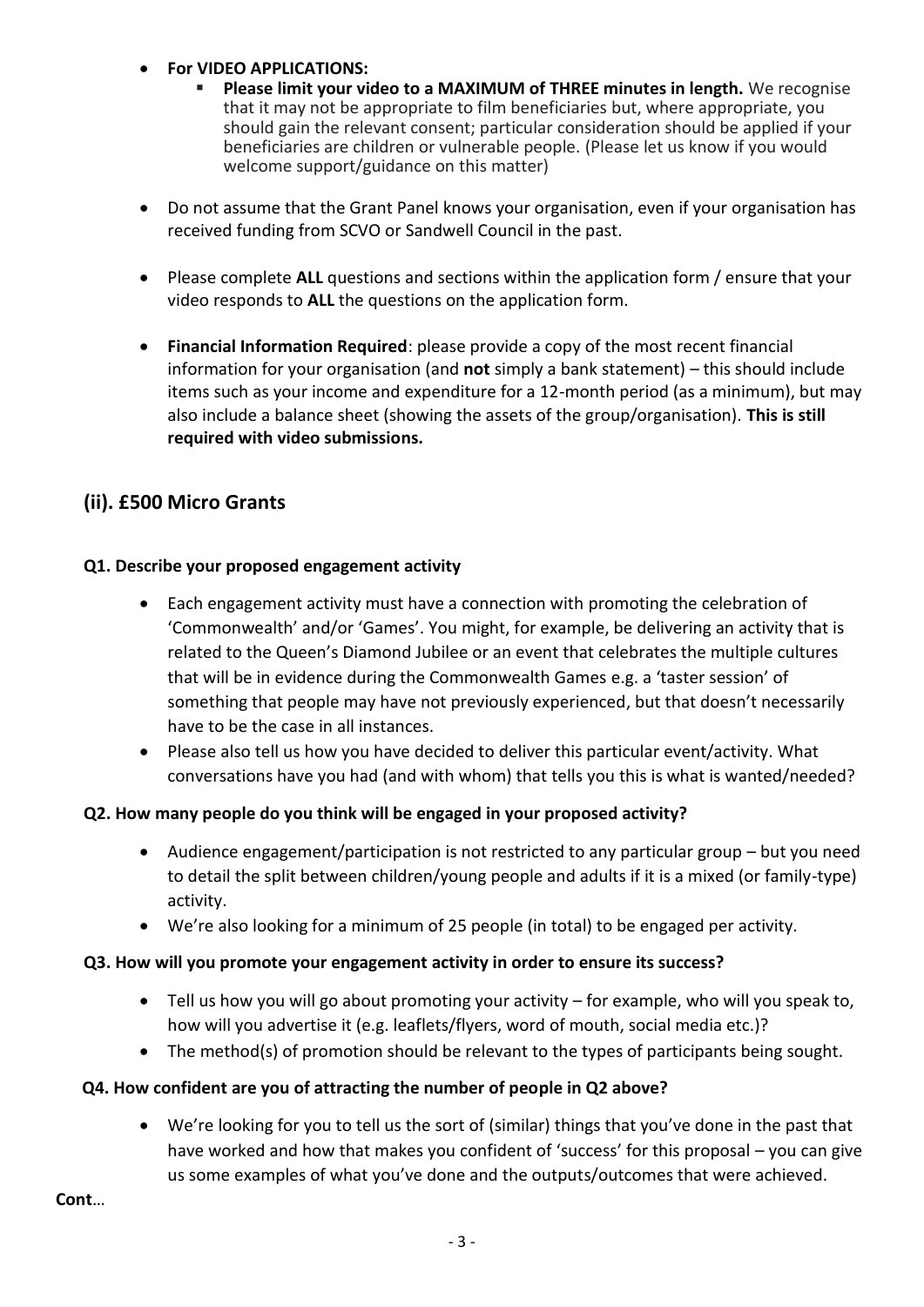#### **Q5. How will you know that your activity has been a success?**

- We'd like you to tell us how you will gather feedback from event/activity participants so that you know the project has been a success; •
- Think about what you're trying to achieve with your event and what questions you might ask (face-to-face, questionnaire etc.) to find out the difference that you've made to people.

### **Q6. What other contribution / resources might you offer as part of your proposed activity?**

• Think about the other things you have available in your group, for example volunteers, premises etc. and how will you use these to contribute to delivery of the project?

### **(iii). For grants OVER £500:**

#### **Q1. Describe your project**

- Please give us detailed information about your project, including such things as:
	- o What you want to do
	- o Where and when the project will take place
	- $\circ$  How local people have been actively involved in designing and will be actively involved in delivering the project
- **Remember –** how does your proposal link to the themes of 'Commonwealth' and 'Games'?

#### **Q2. Please explain …**

- **How you know this project is needed** tell us what evidence you have that shows the need for this project and how your experience of the COVID-19 pandemic has informed your proposal. For example, who have you spoken with, what did they tell you?
- **What difference it will make / what the legacy will be** what changes do you expect to see in those taking part? For example, might they gain a new skill, be better connected with people, be better able to undertake everyday tasks etc. What might now be present (in a community) that wasn't there before the project took place? For example, a piece of artwork, a publication etc.
- **How you will evidence the changes** tell us how project participants have experienced a positive change. For example, what sort of questions might you ask of participants and how will you record their responses to show that your project has made a difference? What methods of recording might you use? For example, face-to-face, questionnaires, etc.
- **How many people you expect to be involved** please give us a TOTAL number and then detail any split between those under the age of 18 and over the age of 19 (for 'family'-type projects).

#### **Q3. Why do you think this project will work?**

- We're looking for you to tell us the sort of things (whether similar or not) that you've done in the past that have worked and how that makes you confident of 'success' for this proposal"
- Tell us how you will go about promoting your activity for example, who will you speak to, how will you advertise it (e.g. leaflets/flyers, word of mouth, social media etc.)?
- The method(s) of promotion should be relevant to the types of participants being sought.
- Tell us how you plan to actively encourage the participation of people who are new to your organisation.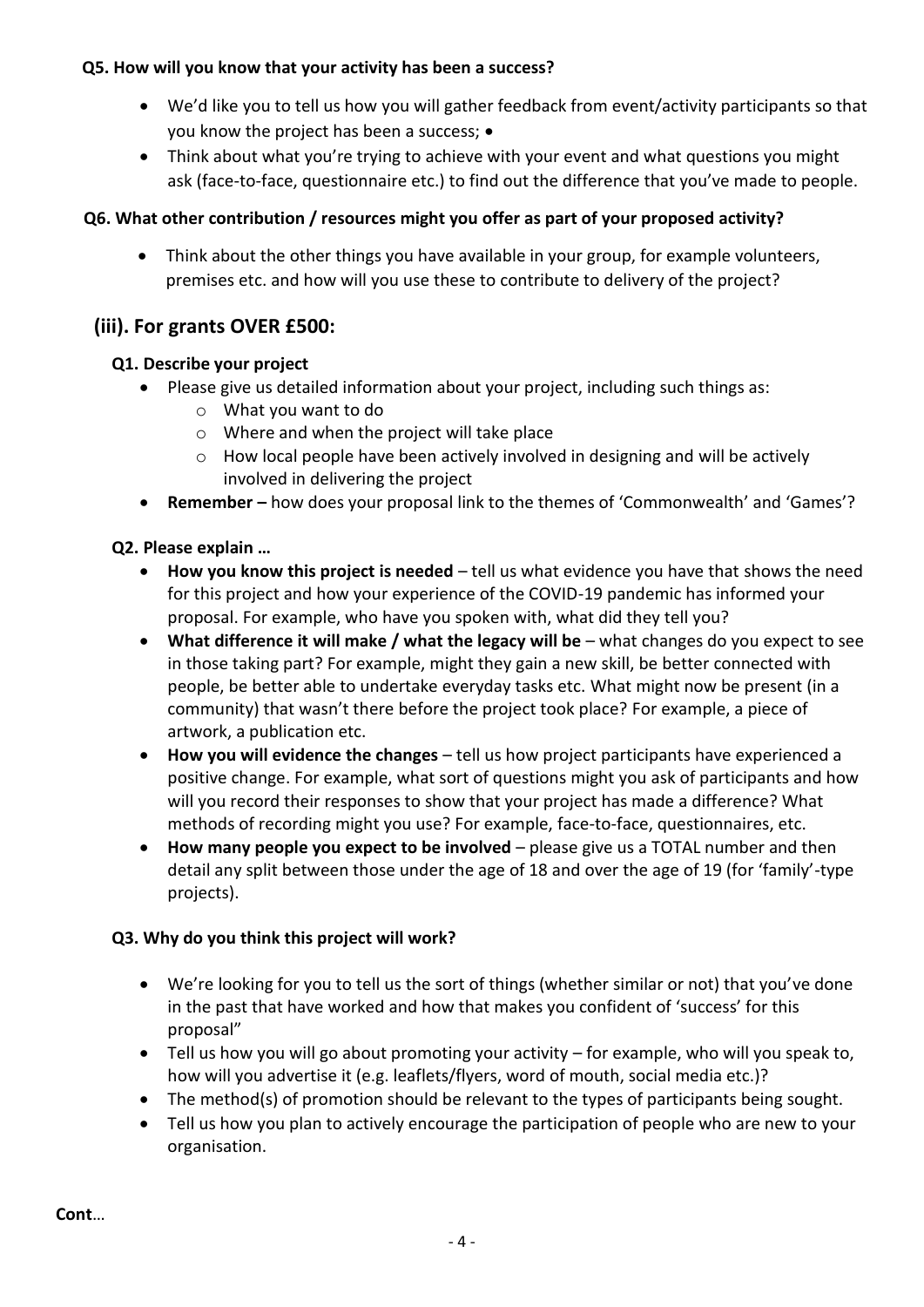#### **Q4. How does your project link with 'Vision 2030 Sandwell'?**

• Tell us which of the 10 Ambitions is/are supported by your project and how? (You can find out more information about Vision 2030 Sandwell by clicking **[HERE](https://www.sandwell.gov.uk/Vision2030)** or visiting: [www.sandwell.gov.uk/Vision2030\)](http://www.sandwell.gov.uk/Vision2030).

#### **Q5. Please tell us what you plan to spend the money on and provide a breakdown of costs – for VIDEO submissions you may wish to provide this in written format.**

- Whilst Vision 2030 Community Grants are not primarily to fund capital expenditure e.g. land/buildings, property refurbishment, significant spending on technology etc. such expenditure WILL be considered within the overall context of the application and where it is proportionate to overall project value.
- We would **NOT** expect Vision 2030 grants to be funding the employment of new staff, but consideration will be given to increases in the hours of existing part-time staff and/or the use of sessional workers where appropriate.
- A finely detailed budget is not required we are simply seeking detail of the broad headings and proposed spend e.g. room hire, office overheads, publicity, volunteer expenses etc.
- **Q6. What additional support from SCVO and/or local support agencies do you feel you might need to make sure that your project is a success?**
	- Please tell us if you have already identified areas of delivery that you feel would benefit from support – for example, how to work with/recruit more volunteers, help with funding applications, ideas around promoting the work of your group etc.

## **(iv). Monitoring and Evaluation (for all grants)**

When you finish your activity/project delivery we will ask you for:

- The number of people benefitting from/involved in your activity/project;
- A short report with details of what happened during the engagement activity, including:
	- i. what went well;
	- ii. what people thought (feedback from those taking part which can include photographs, but please get the permission of those being pictured as photos may be used in wider circulation)
	- iii. the difference (change) that your activity has made to those taking part and how you've been able to evidence this
	- iv. anything that you might do differently if you were to run a similar activity/project in the future.

# **3. Grant Timeline and Process**

- **ALL** prospective applicants **MUST** have an initial conversation with the Community Partnerships Coach at SCVO prior to applications being submitted. Where **NO** prior contact has been received applications will not be considered.
- Applicants may only have **ONE** grant in delivery at any point.
- Applicants may apply for consecutive grants, but priority will be given to those applicants who have not previously received awards from the programme (of any amount). Project delivery needs to be complete, and monitoring/evaluation report received by SCVO, **BEFORE** subsequent applications will be considered.
- Application deadlines and assessment dates will be posted on SCVO's website [www.scvo.info](http://www.scvo.info/) on a rolling basis until all funding is allocated.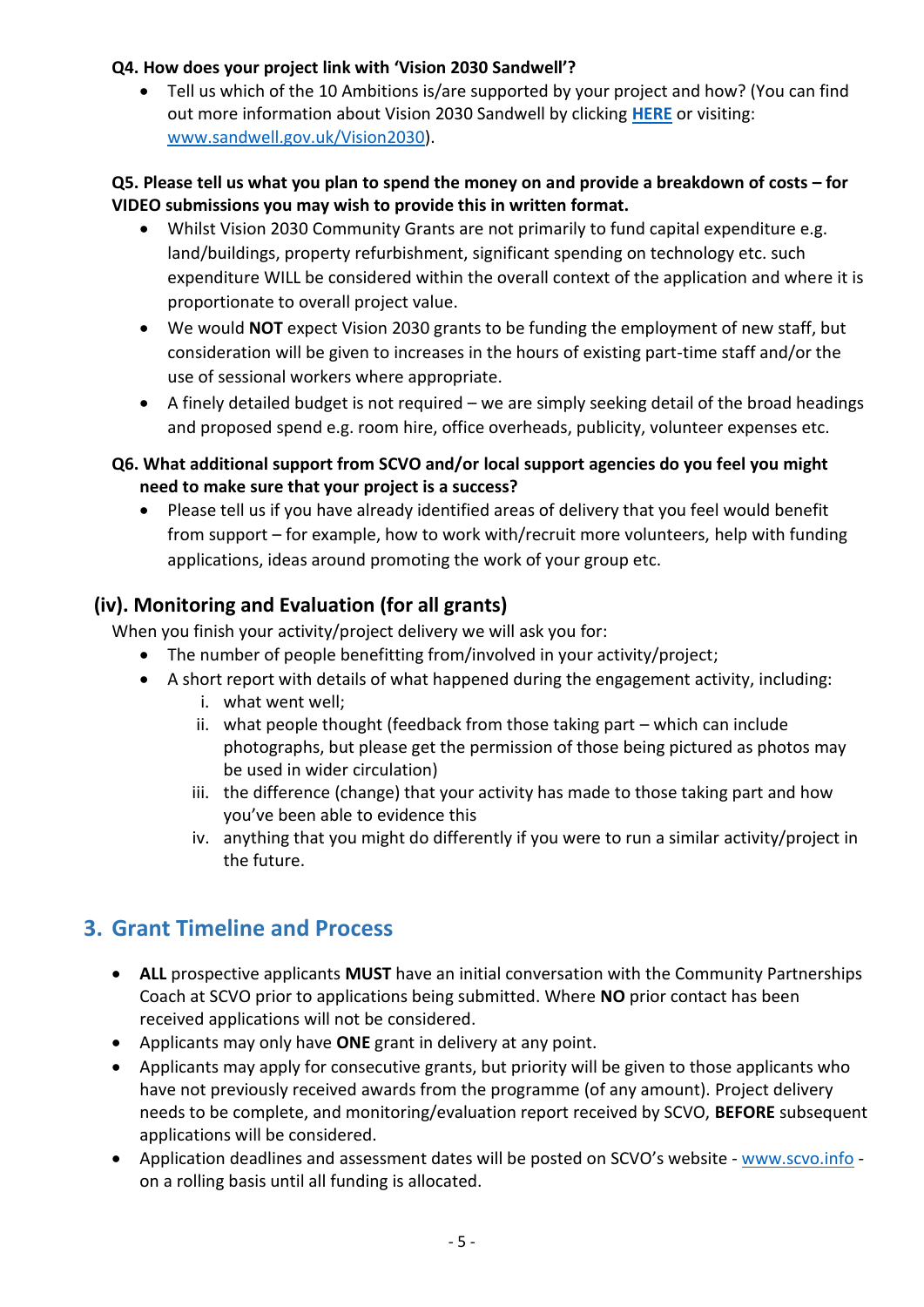• All funded activity needs to have commenced within 2 months of approval and monitoring/evaluation reports returned to SCVO within 2 months of delivery being completed.

## **(i). Process**

- Initial contact and conversation with SCVO's Community Partnerships Coach
- Applications submitted to SCVO (within timeframe outlined above)
	- o for **WRITTEN** applications, please email the completed application and supporting paperwork to: [grants@scvo.info](mailto:grants@scvo.info)
	- o for **VIDEO** applications, please contact [grants@scvo.info](mailto:grants@scvo.info) to arrange transmission of completed video (by the most appropriate means) and provide supporting documentation.
- **PLEASE NOTE** all video applications submitted will only be displayed within SCVO and to Grant Panel members – they will **NOT** be shared more widely without first obtaining consent;
- Applications assessed by Grant Panel;
- Applicants advised of outcome feedback and support are offered to ALL applicants;
- Successful applicants will be asked to sign and return a copy of the Grant Terms and Conditions, together with relevant Bank details, so that grant payment can be made;
- SCVO will provide 'monitoring/evaluation form' so that applicant organisation can report accordingly

For all enquiries / conversations before making your application, please contact SCVO as follows:

- **Community Partnerships Coach**: Liz Webster email: **liz@scvo.info** / mobile: 07923 259821 Or
- **Operations Manager / Deputy CEO:** Stuart Ashmore email[: stuart@scvo.info](mailto:stuart@scvo.info) / mobile: 07703 823226